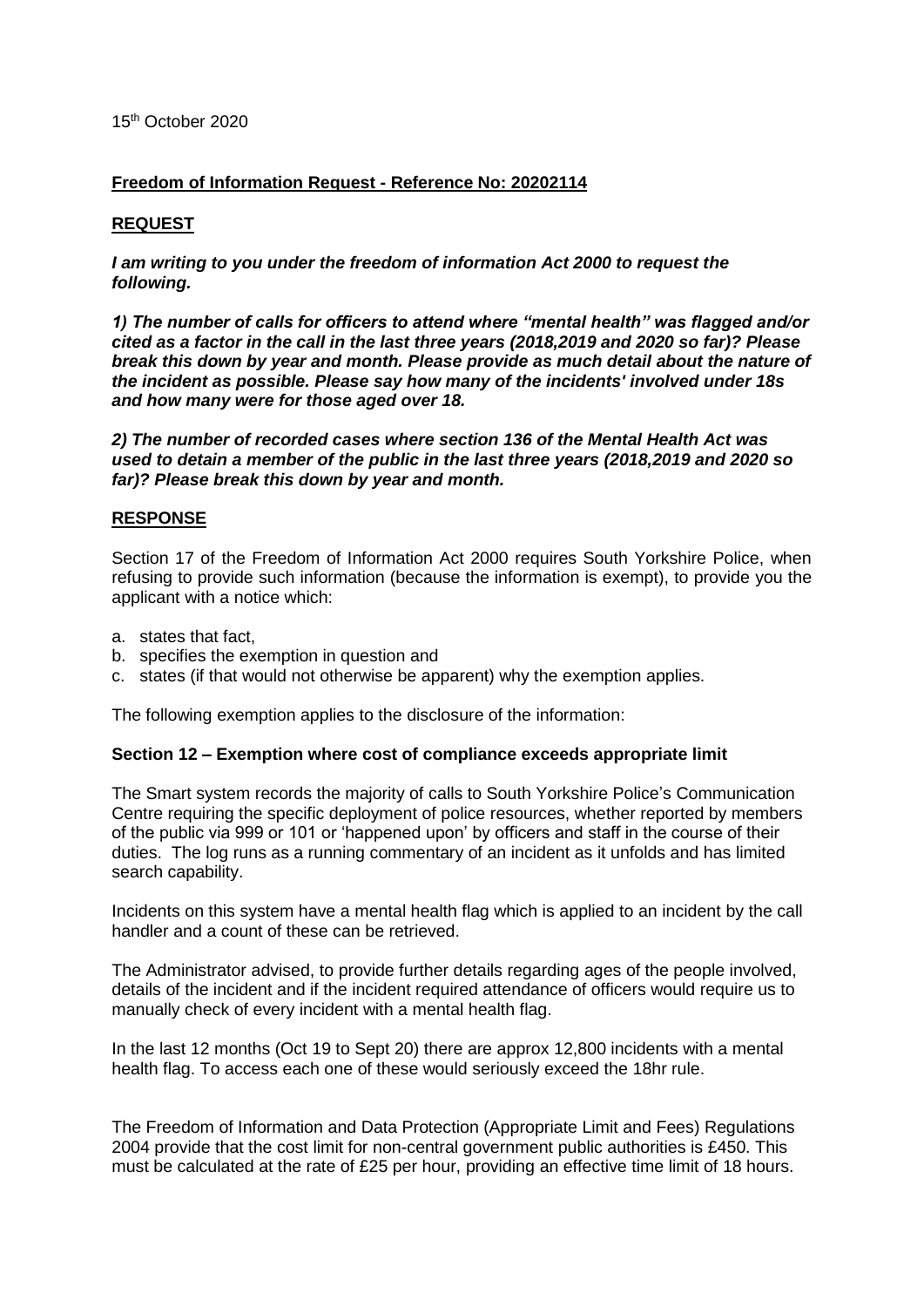Guidance from the Information Commissioner to public authorities is that where one part of a request is reasonably estimated to exceed the appropriate limit then the authority is not obliged to consider or comply with the remainder of the request up to the point at which the appropriate limit has been reached. Please note point 30 of the below link:-

[https://ico.org.uk/media/for](https://ico.org.uk/media/for-organisations/documents/1199/costs_of_compliance_exceeds_appropriate_limit.pdf)[organisations/documents/1199/costs\\_of\\_compliance\\_exceeds\\_appropriate\\_limit.pdf](https://ico.org.uk/media/for-organisations/documents/1199/costs_of_compliance_exceeds_appropriate_limit.pdf)

**Although excess cost removes the force's obligations under the Freedom of Information Act, as a gesture of goodwill, I have supplied information, relative to your request, retrieved or available before it was realised that the fees limit would be exceeded. I trust this is helpful, but it does not affect our legal right to rely on the fees regulations for the remainder of your request neither does it bind South Yorkshire Police to any commitment that it will release information in such a manner in the future** *.*

The Incident Management Administrator has however provided a count of incidents below, recorded at a Comms Centre with a Mental Health Flag, along with more recent the flag relating to S135 and S136, this may be useful for your research.

Her explanation of the data she has provided is as follows:

*I have attached the month year data from Nov 18 to now. November 18 is only part month (moved to new system)* 

Please note:- *There are 3 columns on the data, the first relates to the Mental Health Qualifier, we have recently introduced 2 new qualifiers Mental Health S135 & Mental Health S136 which I have included also, I need to advise you I have seen that on occasion our operators are tagging both mental health and the s135/s136 so some may be a double count.* 

| MTH/YR        | мн   | MН          | MН          |
|---------------|------|-------------|-------------|
|               |      | <b>S135</b> | <b>S136</b> |
| <b>Nov-18</b> | 657  |             |             |
| Dec-18        | 1118 |             |             |
| Jan-19        | 1086 |             |             |
| $Feb-19$      | 957  |             |             |
| $Mar-19$      | 1025 |             |             |
| Apr-19        | 1038 |             |             |
| May-19        | 1173 |             |             |
| Jun-19        | 1092 |             |             |
| Jul-19        | 1088 |             |             |
| Aug-19        | 1051 |             |             |
| Sep-19        | 981  |             |             |
| Oct-19        | 996  |             |             |
| Nov-19        | 981  |             |             |
| Dec-19        | 1012 |             |             |
| Jan-20        | 1092 |             |             |
| Feb-20        | 1043 |             |             |
| Mar-20        | 937  |             |             |